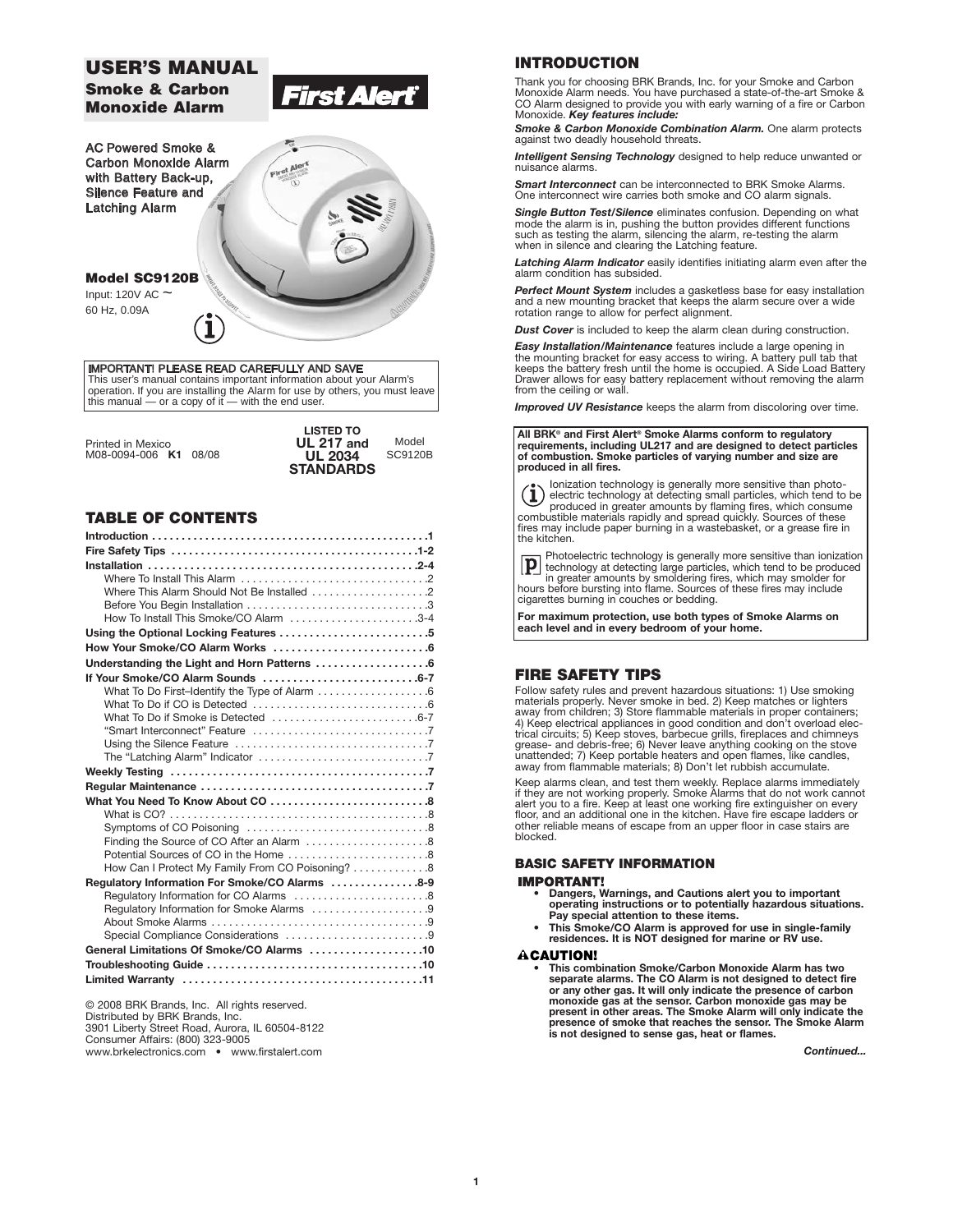#### **ADANGER!**

**ELECTRICAL SHOCK HAZARD. Turn off the power to the area where the Smoke/CO Alarm is installed before removing it from the mounting bracket. Failure to turn off the power first may result in serious electrical shock, injury or death.**

#### **WARNING!**

- **• This unit will not alert hearing impaired residents. It is recommended that you install special units which use devices like flashing strobe lights to alert hearing impaired residents.**
- **Installation of this unit must conform to the electrical codes in your area; Articles 210 and 300.3 (B) of NFPA 70 (NEC), NFPA 72, NFPA 101; ICC; SBC (SBCCI); UBC (ICBO); NBC (BOCA); OTFDC (CABO), and any other local or building codes that may apply. Wiring and installation must be performed by a licensed electrician. Failure to follow these guidelines may result in injury or property damage.**
- **• This unit must be powered by a 24-hour, 120V AC pure sine wave 60 Hz circuit. Be sure the circuit cannot be turned off by a switch, dimmer, or ground fault circuit interrupter. Failure to connect this unit to a 24-hour circuit may prevent it from providing constant protection. Unit may be connected to an arc fault circuit interrupter.**
- **• This Smoke/CO Alarm must have AC or battery power to operate. If AC power fails and the battery is dead or missing, the alarm cannot operate.**
- **• Never disconnect the power from an AC powered unit to stop an unwanted alarm. Doing so will disable the unit and remove your protection. In the case of a true unwanted alarm, use the Silence Feature (if equipped), open a window or fan the smoke away from the unit. The alarm will reset automatically when it returns to normal operation. Never remove the batteries from a battery operated unit to stop an unwanted alarm (caused by cooking smoke, etc.). Instead open a window or fan the smoke away from the unit. The alarm will reset automatically.**

# **ACAUTION!**

- **Connect this unit ONLY to other compatible units. See "How To Install This Smoke/CO Alarm" for details. Do not connect it to any other type of alarm or auxiliary device. Connecting anything else to this unit may damage it or prevent it from operating properly.**
- **• The battery compartment resists closing unless a battery is installed. This warns you the unit will not operate under DC power without a battery.**
- **Do not stand too close to the unit when the alarm is sounding. It is loud to wake you in an emergency. Exposure to the horn at close range may harm your hearing.**
- **Do not paint over the unit. Paint may clog the openings to the sensing chambers and prevent the unit from operating properly.**

# **INSTALLATION**

## **WHERE TO INSTALL THIS ALARM**

**Minimum coverage for Smoke Alarms**, as recommended by the National Fire Protection Association (NFPA), is one Smoke Alarm on every floor, in every sleeping area, and in every bedroom (See "Regulatory Information For Smoke Alarms" for details on the NFPA recommendations).

**For CO Alarms,** the National Fire Protection Association (NFPA) recommends that a CO Alarm should be centrally located outside of each separate sleeping area in the immediate vicinity of the bedrooms. For added protection, install additional CO Alarms in each separate bedroom, and on every level of your home.

#### **In general, install combination Smoke and Carbon Monoxide Alarms:**

- On every level of your home, including finished attics and basements.
- Inside every bedroom, especially if people sleep with the door partly or completely closed.
- In the hall near every sleeping area. If your home has multiple sleeping areas, install a unit in each. If a hall is more than 40 feet (12 meters) long, install a unit at each end.
- At the top of first-to-second floor stairs.
- At the bottom of the basement stairs.
- For additional coverage, install Alarms in all rooms, halls, and storage areas, where temperatures normally remain between 40˚ F and 100˚ F (4˚ C and 38˚ C).

#### **Recommended Placement**

**SUGGESTED AREAS FOR INSTALLING SMOKE ALARMS, CO ALARMS, AND COMBO UNITS**



- When installing on the wall, the top edge of Smoke Alarms should be placed between 4 inches (102 mm) and 12 inches (305 mm) from the wall/ceiling line.
- When installing on the ceiling, place the alarm as close to the center as possible.
- In either case, install at least 4 inches (102 mm) from where the wall and ceiling meet. See "Avoiding Dead Air Spaces" for more information.

**NOTE:** For any location, make sure no door or other obstruction could keep carbon monoxide or smoke from reaching the Alarm.

#### *Installing Smoke/CO Alarms in Mobile Homes*

For minimum security install one Smoke/CO Alarm as close to each sleeping area as possible. For more security, put one unit in each room. Many older mobile homes (especially those built before 1978) have little or no insulation. If your mobile home is not well insulated, or if you are unsure of the amount of insulation, it is important to install units on inside walls only.

# **WHERE THIS ALARM SHOULD NOT BE INSTALLED**

#### **Do NOT locate this Smoke/CO Alarm:**

- In garages, kitchens, furnace rooms, crawl spaces and unfinished attics. Avoid extremely dusty, dirty or greasy areas.
- Where combustion particles are produced. Combustion particles form when something burns. Areas to avoid include poorly ventilated kitchens, garages, and furnace rooms. Keep units at least 20 feet (6 meters) from the sources of combustion particles (stove, furnace, water heater, space heater) if possible. In areas where a 20-foot (6 meter) distance is not possible – in modular, mobile, or smaller homes, for example – it is recommended the Smoke/CO Alarm be placed as far from these fuel-burning sources as possible. The placement recommendations are intended to keep these Alarms at a reasonable distance from a fuel-burning source, and thus reduce "unwanted" alarms. Unwanted alarms can occur if a Smoke/CO Alarm is placed directly next to a fuel-burning source. Ventilate these areas as much as possible.
- Within 5 feet (1.5 meters) of any cooking appliance. In air streams near kitchens. Air currents can draw cooking smoke into the smoke sensor and cause unwanted alarms.
- In extremely humid areas. This Alarm should be at least 10 feet (3 meters) from a shower, sauna, humidifier, vaporizer, dishwasher, laundry room, utility room, or other source of high humidity.
- In direct sunlight.
- In turbulent air, like near ceiling fans or open windows. Blowing air may prevent CO or smoke from reaching the sensors.
- In areas where temperature is colder than  $40^{\circ}$  F ( $4^{\circ}$  C) or hotter than 100˚ F (38˚C). These areas include non-airconditioned crawl spaces, unfinished attics, uninsulated or poorly insulated ceilings, porches, and garages.
- In insect infested areas. Insects can clog the openings to the sensing chamber.
- Less than 12 inches (305 mm) away from fluorescent lights. Electrical "noise" can interfere with the sensor.
- In "dead air" spaces. See "Avoiding Dead Air Spaces".

#### **AVOIDING DEAD AIR SPACES**

"Dead air" spaces may prevent smoke from reaching the Smoke/CO Alarm. To avoid dead air spaces, follow installation recommendations below.

**On ceilings,** install Smoke/CO Alarms as close to the center of the ceiling as possible. If this is not possible, install the Smoke/CO Alarm at least 4 inches (102 mm) from the wall or corner.

**For wall mounting** (if allowed by building codes), the top edge of Smoke/CO Alarms should be placed between 4 inches (102 mm) and 12 inches (305 mm) from the wall/ceiling line.

**On a peaked, gabled, or cathedral ceiling,** install the first Smoke/CO Alarm within 3 feet (0.9 meters) of the peak of the ceiling, measured horizontally. Additional Smoke/CO Alarms may be required depending on the length, angle, etc. of the ceiling's slope. Refer to NFPA 72 for details on requirements for sloped or peaked ceilings.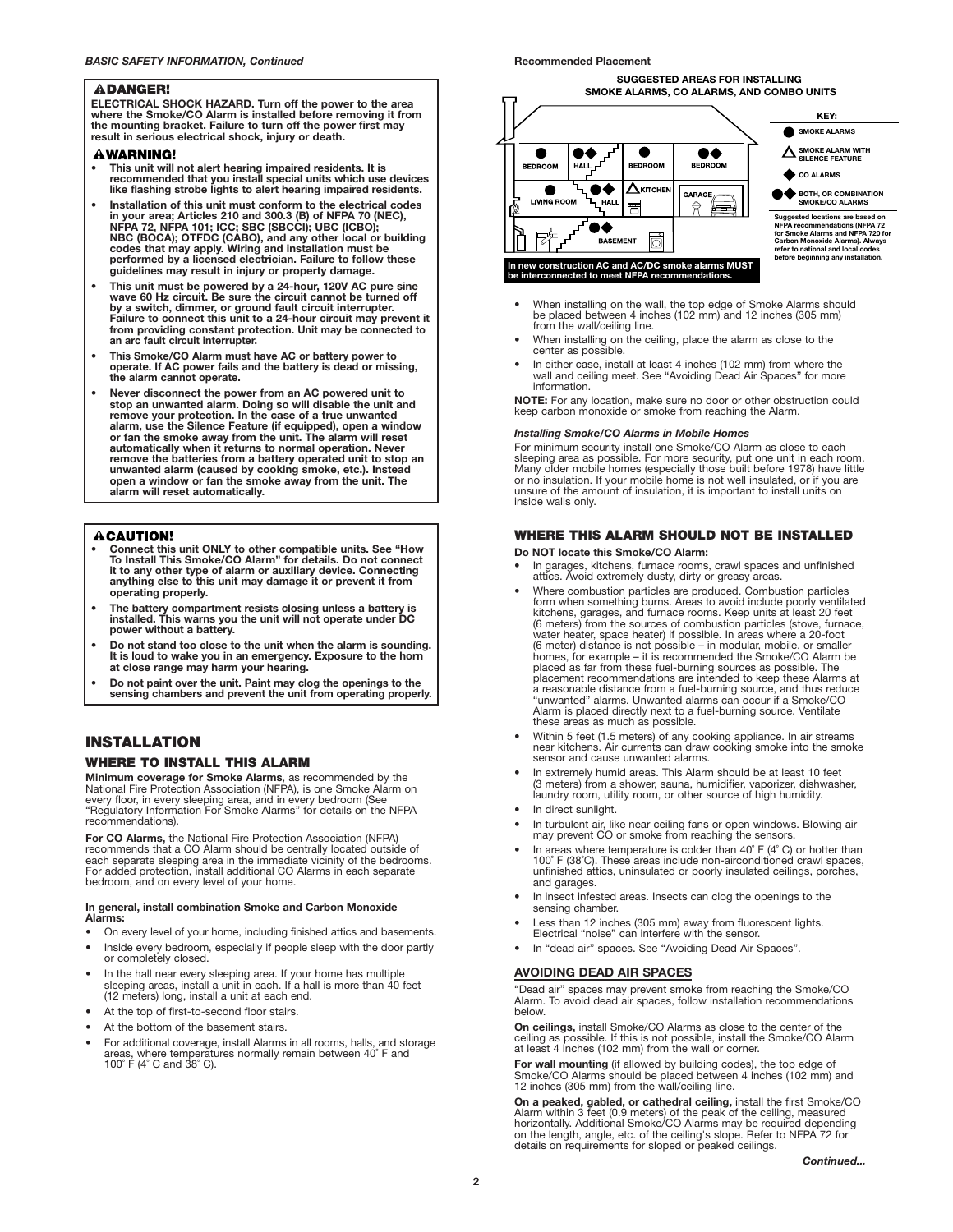## **BEFORE YOU BEGIN INSTALLATION**

This unit is designed to be mounted on any standard wiring junction box up to a 4-inch (10 cm) size, on either the ceiling or wall. Read "Where to Install This Alarm" and "Where This Alarm Should Not Be Installed " before you begin installation.

#### **AWARNING!**

**• Make sure the alarm is not receiving excessively noisy power. Examples of noisy power could be major appliances on the same circuit, power from a generator or solar power, light dimmer on the same circuit or mounted near fluorescent lighting. Excessively noisy power may cause damage to your Alarm.**

Find the pair of self-adhesive labels included with this Smoke/CO Alarm.

- On each label write in the phone number of your emergency responder (like 911) and a qualified appliance technician.
- 
- Place one label near the Smoke/CO Alarm, and the other label in the "fresh air" location you plan to go if the alarm sounds.

**NOTE:** A qualified appliance technician is defined as "a person, firm, corporation, or company that either in person or through a representa-<br>tive, is engaged in and responsible for the installation, testing, servicing,<br>or replacement of heating, ventilation, air conditioning (HVAC) equipment combustion appliances and equipment, and/or gas fireplaces or other decorative combustion equipment."



#### **PARTS OF THIS SMOKE/CO ALARM**

**Mounting Bracket** 

2 Mounting Slot and Screw**\*** 3 Locking Pins (break out of

- bracket)
- 4 Hot (Black) AC Wire
- 5 Neutral (White) AC Wire

6 Interconnect Wire (Orange) 7 Lever to Open Battery

Compartment 8 Swing-Out Battery

**Compartment** 9 Quick-Connect Power

**\***Not Included

# **HOW TO INSTALL THIS SMOKE/CO ALARM**

**Tools you will need:** Standard Flathead screwdriver, wire strippers. **ADANGER!** 

**ELECTRICAL SHOCK HAZARD. Turn off power to the area where you will install this unit at the circuit breaker or fuse box before beginning installation. Failure to turn off the power before installation may result in serious electrical shock, injury or death.**

#### **To install this unit:**

1. Remove the mounting bracket from the base. Position the screw slots on the mounting bracket over the screws in the junction box. Tighten the screws.

## **AWARNING!**

**Improper wiring of the power connector or the wiring leading to the power connector will cause damage to the Alarm and may lead to a non-functioning Alarm.**

2. Using wire nuts, connect the power connector to the AC power.

#### **STAND ALONE ALARM ONLY:**

- Connect the white wire on the power connector to the neutral wire in the junction box.
- Connect the black wire on the power connector to the hot wire in the junction box.
- Tuck the orange wire inside the junction box. **It is used for interconnect only.**

# **INTERCONNECTED ALARMS ONLY:**

#### **Strip off about 1/2" of the plastic coating on the orange interconnect wire on the power connector.**

- Connect the white wire on the power connector to the neutral wire (usually white) in the junction box.
- Connect the black wire on the power connector to the hot wire (usually black) in the junction box.
- Connect the orange wire on the power connector to the inter- connect wire in the junction box. Repeat for each unit you are interconnecting. Never connect the hot or neutral wires in the junction box to the orange interconnect wire. Never cross hot and neutral wires between interconnected Alarms.
- 3. Plug the power connector into the back of the Smoke/CO Alarm.
- Position the base of the Smoke/CO Alarm over the mounting bracket and turn. The Alarm will remain secure over a wide rotation range to allow for perfect alignment. When wall mounting, this will allow finetuning on the positioning to compensate for out of aligned wall studs and to keep the wording level. The Alarm can be positioned over the bracket every 120°. Rotate the Alarm until aligned properly.
- 5. Check all connections.

**STAND ALONE ALARM ONLY:**

If you are only installing one unit, restore power to the junction box. **INTERCONNECTED ALARMS ONLY:**

**• If you are interconnecting multiple Smoke/CO Alarms, repeat Step 1-5 for each Smoke/CO Alarm in the series. When you are finished, restore power to the junction box.**

## **ADANGER!**

**ELECTRICAL SHOCK HAZARD. Do not restore power until all Alarms are completely installed. Restoring power before installation is complete may result in serious electrical shock, injury or death.**

6. Make sure the Smoke/CO Alarm is receiving AC power. Under normal operation, the green indicator light will shine continuously. If the green power indicator light does not light, TURN OFF POWER TO THE correct and the green power indicator still does not light when you restore the power, the unit should be replaced immediately.

# 7. **ACTIVATING THE BATTERY BACK-UP IMPORTANT!**

Activate the battery back-up by removing the "Pull to Activate<br>Battery Back-Up" tab. You do not need to open the battery<br>compartment and reposition the battery during installation. **DO NOT**<br>remove the battery activation ta **conserve battery power.**

8. **Single Station Alarms:** Test each Alarm. Press and hold the Test/Silence button until you hear the acknowledge "chirp" or the unit alarms.

**Interconnected Alarms:** Press and hold the Test/Silence button until the unit alarms. All interconnected Alarms should sound. The other Alarms sounding only tests the interconnect signal between Alarms. It does not test each Alarm's operation. **You must test each Alarm individually to check if the Alarm is functioning properly.**

#### **IMPORTANT!**

If any unit in the series does not alarm during testing, TURN OFF POWER, REMOVE BATTERIES, and recheck connections. If it does not alarm when you restore power, replace it immediately.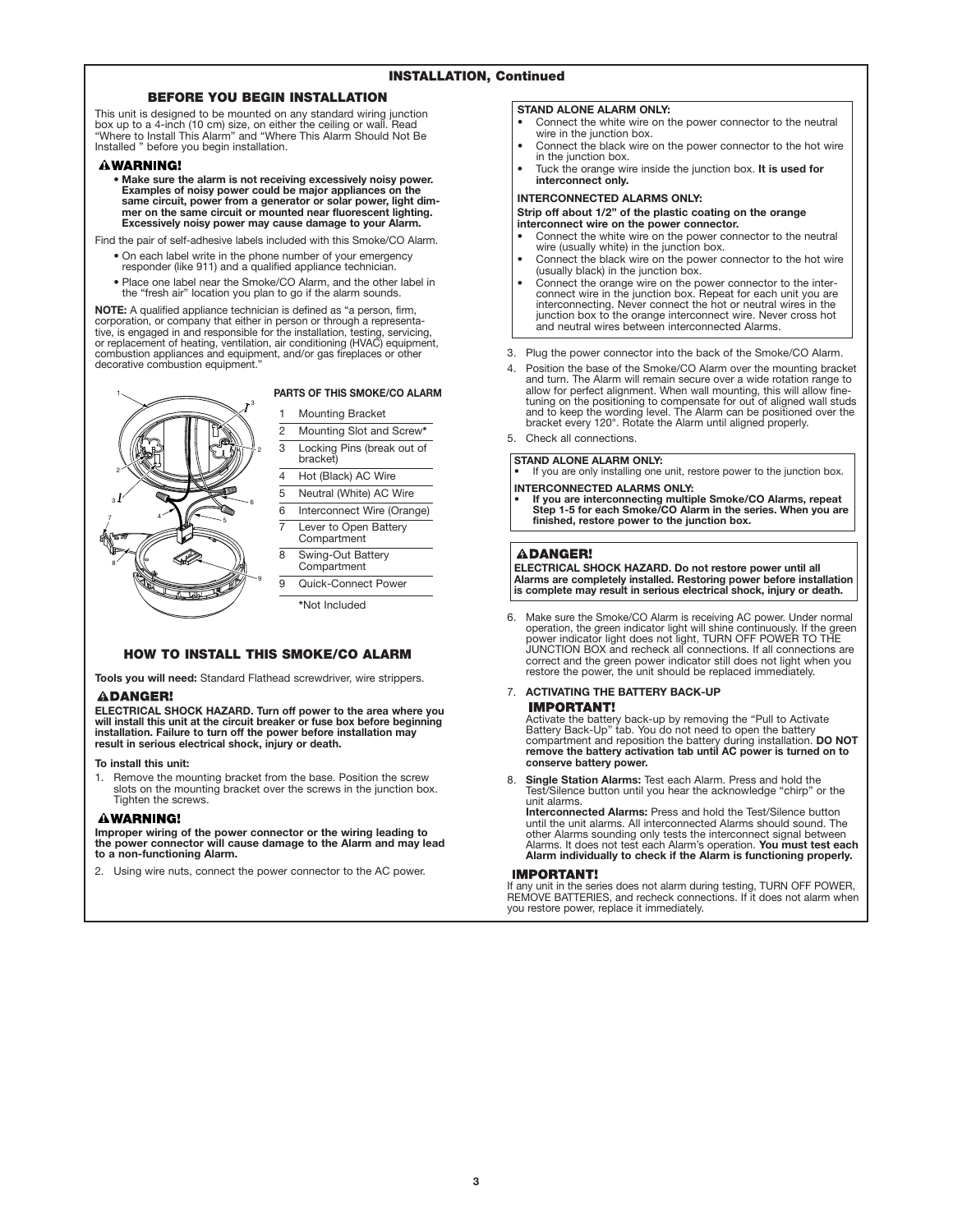## **INSTALLATION, Continued**

# **SPECIAL REQUIREMENTS FOR INTERCONNECTED ALARMS**

#### **AWARNING!**

- **Failure to meet any of the above requirements could damage the units and cause them to malfunction, removing your protection.**
- **AC and AC/DC Smoke/CO Alarms can be interconnected. Under AC power, all units will alarm when one senses smoke or CO. When power is interrupted, only the AC/DC units in the series will continue to send and receive signals. AC powered Smoke/CO Alarms will not operate. See "Smart Interconnect" Feature.**

Interconnected units can provide earlier warning of a Smoke/CO problem<br>than stand-alone units, especially if the problem starts in a remote area of<br>the dwelling. If any unit in the series senses Smoke/CO, all units will al

#### **During an Alarm:**

| On Initiating Alarm(s) - Red LED(s) flashes (flash) rapidly |  |
|-------------------------------------------------------------|--|
| On All Other Alarms - Red LED is Off                        |  |

#### **After an Alarm (Latching):**

| On Initiating Alarm(s) - Green LED(s) On, Red LED(s) flash once every 5 seconds |
|---------------------------------------------------------------------------------|
| On All Other Alarms - Green LED(s) On, Red LED(s) is Off                        |

#### **Compatible Interconnected Units**

#### **IMPORTANT!**

Interconnect units within a single family residence only. Otherwise all households will experience unwanted alarms when you test any unit in the series. Interconnected units will only work if they are wired to compatible<br>units and all requirements are met. This unit is designed to be compatible<br>with: **BRK Electronics®** Smoke Alarm Models 9120, 9120B, 7010, 7010B, 7020B, 4120, 4120B, 4120SB, 4919, 2002RAC, 100S, 5919, 5919TH; *BRK Electronics®* Heat Alarm Models HD6135F, HD6135FB; *BRK Electronics®* CO Alarm Models CO5120BN, CO5120PDBN; Smoke/CO Alarm Model SC6120B, SC9120B; and *First Alert®* Smoke Alarm Models<br>SA4120, SA4120B, SA4121B, SA4919B, SA100B, SC7010B, SC7010BV;<br>Accessory devices models RM3, RM4, SL177.

#### **Interconnected units must meet ALL of the following requirements:**

- A maximum of 18 compatible BRK Electronics® Smoke, Heat or CO Alarms may be interconnected. No more than 12 of the 18 can be Smoke Alarms per NFPA 72.
- The same fuse or circuit breaker must power all interconnected units.
- The total length of wire interconnecting the units should be less than 1000 feet (300 meters). This type of wire is commonly available at Hardware and Electrical Supply stores.
- All wiring must conform to all local electrical codes and NFPA 70 of the National Electrical Code. Refer to NFPA 72, NFPA 101, and/or your local building code for further connection requirements.

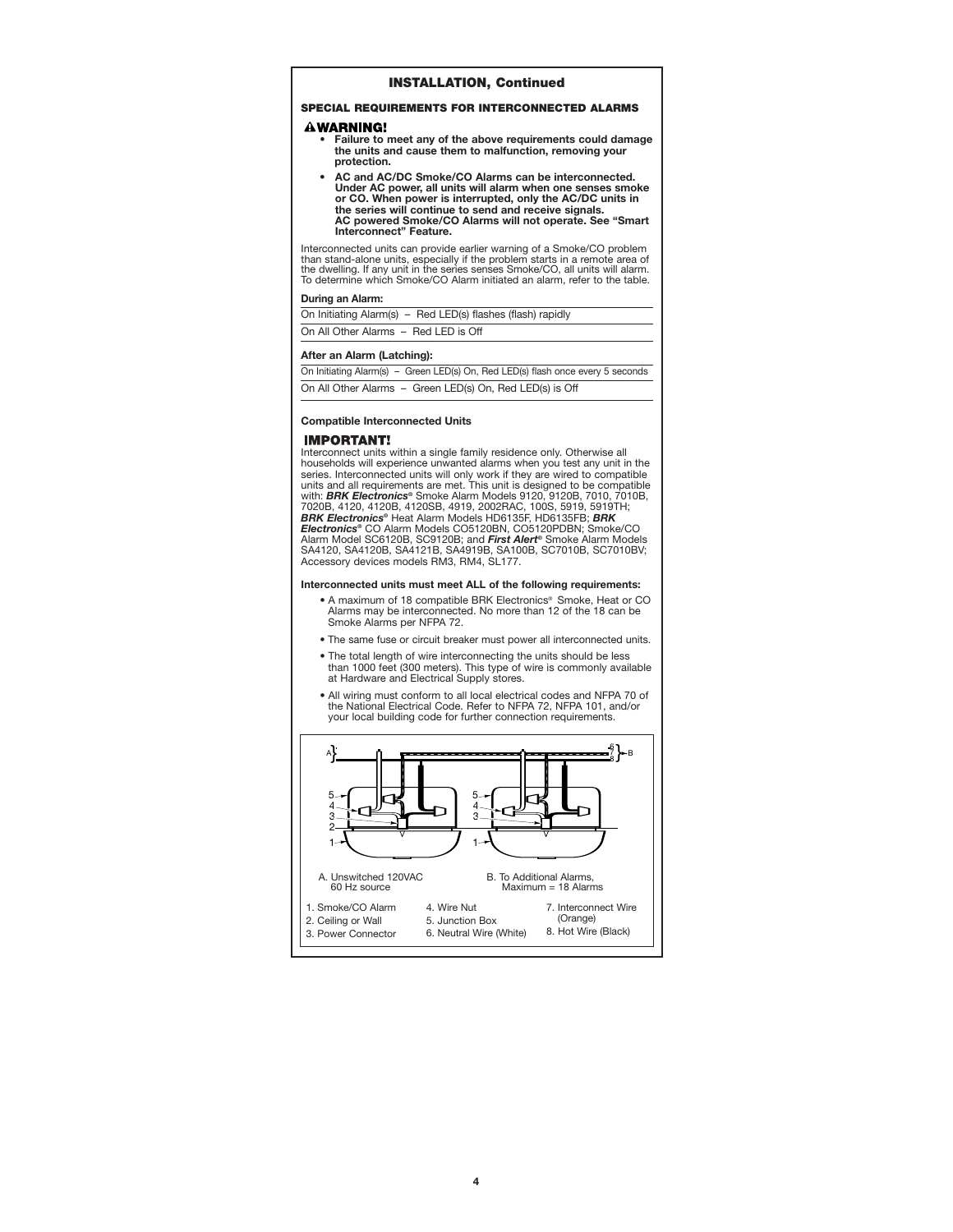# **USING THE OPTIONAL LOCKING FEATURES**

The optional locking features are designed to discourage unauthorized<br>removal of the battery or alarm. It is not necessary to activate the locks<br>in single-family households where unauthorized battery or alarm **removal is not a concern.**

These Smoke/CO Alarms have two separate locking features: one locks the battery compartment, and the other locks the Smoke/CO Alarm to the mounting bracket. You can choose to use either feature independently, or use them both.

**Tools you will need:** • Needle-nose pliers or utility knife • Standard/Flathead screwdriver.

Both locking features use locking pins, molded into the mounting bracket. Using needle nose pliers or a utility knife, remove one or both pins, depending on which locking features you use.

# **THE BATTERY COMPARTMENT LOCK**

#### **TO LOCK THE BATTERY COMPARTMENT:**

#### **IMPORTANT!**

Do not lock the battery compartment until you have activated the battery and tested the battery back-up.

1. Activate the battery back-up by removing the "Pull to Activate Battery Back-Up" tab. Push and hold the test button on the Smoke/CO Alarm's cover until the alarm sounds: 4 beeps, pause, 4 beeps, pause, 3 beeps, pause, 3 beeps, pause.

**If the unit does not alarm during testing, DO NOT lock the battery compartment! Install a new battery and test again. If it still does not alarm, replace the Smoke/CO Alarm immediately.**

- 2. Using needle-nose pliers or a utility knife, detach one locking pin from the mounting bracket.
- 3. Push the locking pin through the black dot on the label on the back of the Smoke/CO Alarm.



**IMPORTANT!** 

**TO UNLOCK THE BATTERY COMPARTMENT:**

Mounting Bracket Lock

Once the Smoke/CO Alarm is installed, you must disconnect it from the AC power before unlocking the battery compartment.

Locking Pin

# **ADANGER!**

Battery Drawer Lock

**ELECTRICAL SHOCK HAZARD. Turn off the power to the area where the Smoke/CO Alarm is installed before removing it from the mounting bracket. Failure to turn off the power first may result in serious electrical shock, injury or death.**

- 1. Remove the Smoke/CO Alarm from the mounting bracket. If the unit is locked to the bracket, see the section "To Deactivate the Locking Feature.
- 2. Disconnect the power connector by gently prying it away from the back of the Smoke/CO Alarm.
- 3. Insert a flathead screwdriver under the head of the locking pin, and gently pry it out of the battery compartment lock. (If you plan to re-lock the battery compartment, save the locking pin.)



- 4. To re-lock the battery compartment, close the battery door and reinsert the locking pin in the lock.
- 5. Reconnect the power connector to the back of the Smoke/CO Alarm, reattach the Smoke/CO Alarm to the mounting bracket, and restore the power.

# **IMPORTANT!**

When replacing the battery, always test the Smoke/CO Alarm before re-locking the battery compartment.

# **THE MOUNTING BRACKET LOCK**

#### **TO ACTIVATE THE BRACKET LOCK:**

- 1. Using needle-nose pliers, detach one locking pin from the mounting bracket.
- 2. Insert the locking pin into the lock located on the base as shown in the diagram.
- 3. When you attach the Smoke/CO Alarm to the mounting bracket, the locking pin's head will fit into a notch on the bracket.



# **TO DEACTIVATE THE BRACKET LOCK:**

# **ADANGER!**

**ELECTRICAL SHOCK HAZARD. Turn off the power to the area where the Smoke/CO Alarm is installed before removing it from the mounting bracket. Failure to turn off the power first may result in serious electrical shock, injury or death.**

#### **AWARNING!**

**Always discharge the branch circuit before servicing an AC or AC/DC Smoke/CO Alarm. First, turn off the AC power at the circuit breaker or fuse box. Next, remove the battery from Smoke/CO Alarms with battery back-up. Finally, press and hold the test button.**

- 1. Insert a flathead screwdriver between the mounting bracket pin and the mounting bracket.
- 2. Pry the Smoke/CO Alarm away from the bracket by turning both the screwdriver and the Smoke/CO Alarm counterclockwise (left) at the same time.





Insert the flathead screwdriver between the locking pin and the lock, and pry the pin out of the lock.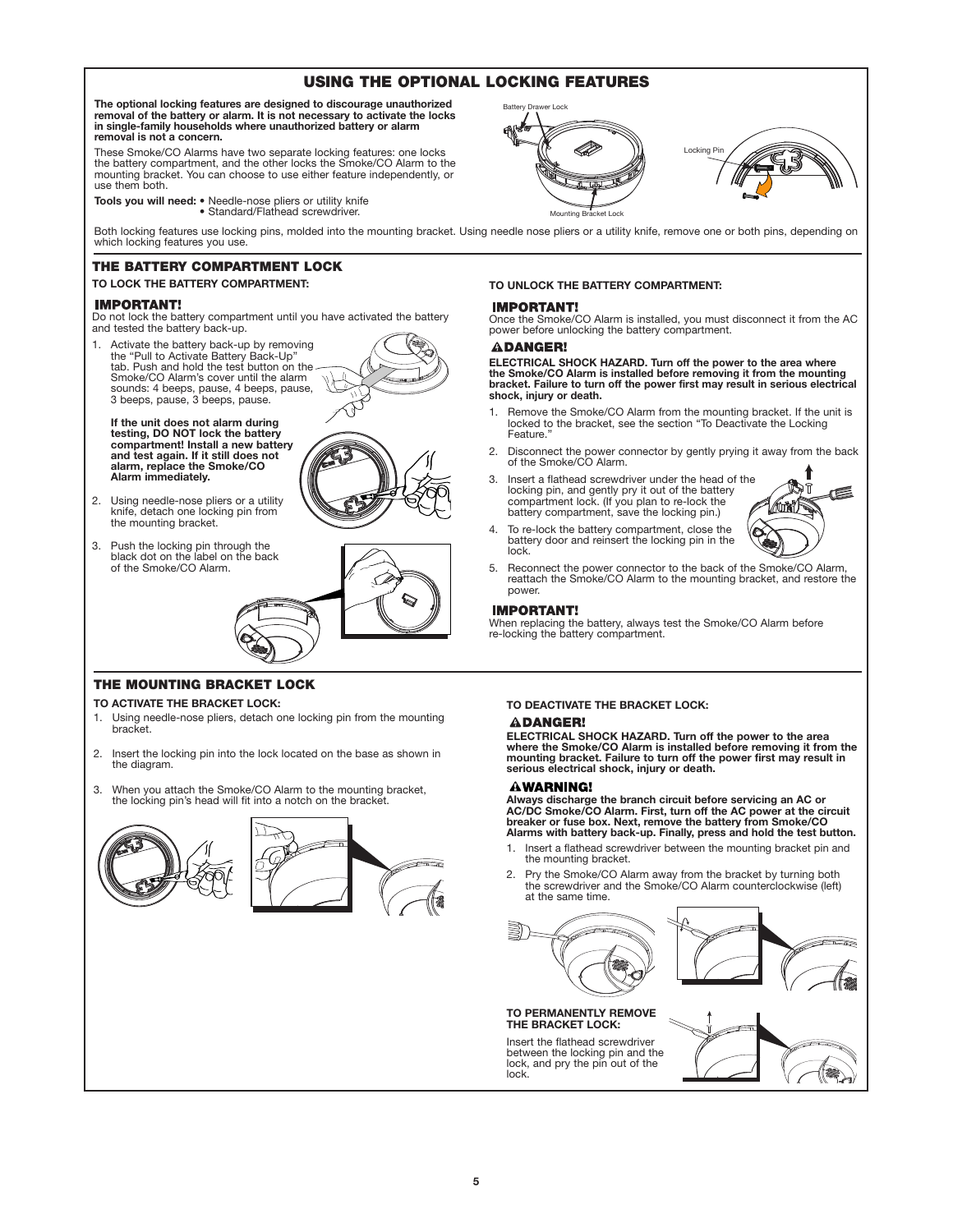# **HOW YOUR SMOKE/CO ALARM WORKS THE COVER OF YOUR SMOKE/CO ALARM**



- 1. Test/Silence Button: Press and hold to activate test, or to silence the alarm.
- 2. POWER Light (GREEN)/ SMOKE ALARM Light (RED) 3. CO ALARM Light (RED)
- 4. Battery Drawer
- 5. (Behind the Cover) Alarm Horn: 85dB audible alarm for test, alarm, and unit malfunction warning.

# **UNDERSTANDING THE LIGHT AND HORN PATTERNS**

| Condition                                                                    | <b>LED (Red or Green</b><br>Lights)                                                                                                                                    | Horn                                                                                                                                                                                                                                                   |
|------------------------------------------------------------------------------|------------------------------------------------------------------------------------------------------------------------------------------------------------------------|--------------------------------------------------------------------------------------------------------------------------------------------------------------------------------------------------------------------------------------------------------|
| POWER UP                                                                     | Green LED<br>flashes ON<br>once, then<br>shines continuously                                                                                                           | Horn remains silent                                                                                                                                                                                                                                    |
| <b>DURING TESTING</b>                                                        | Smoke & CO<br>Red LEDs flash<br>once every<br>second during<br>their respective<br>repetitive horn<br>patterns                                                         | Horn pattern:<br>(Smoke) 3 beeps,<br>pause, 3 beeps,<br>pause:<br>(CO) 4 beeps, pause,<br>4 beeps, pause                                                                                                                                               |
| LOW OR MISSING<br><b>BATTERY</b>                                             | Green LED<br>flashes<br>(with horn)                                                                                                                                    | Horn "chirps"<br>about once a<br>minute                                                                                                                                                                                                                |
| <b>ALARM CONDITION</b><br><b>Interconnected Series</b><br>of Smoke/CO Alarms | Smoke or CO<br>Red LED<br>flashes rapidly<br>on the unit that<br>triggered the alarm.<br>LEDs on the<br>other alarms in<br>an interconnected<br>series will not flash. | Horn pattern:<br>(CO) 4 beeps,<br>pause, 4 beeps,<br>pause repeating<br>on all CO Alarms and<br>"Smart Interconnect"<br>Alarms;<br>(Smoke) 3 beeps,<br>pause, 3 beeps,<br>pause repeating on all<br>Smoke, Heat, and<br>"Smart Interconnect"<br>Alarms |
| IN ALARM SILENCE<br><b>MODE</b>                                              | Red Smoke or CO<br><b>LED flashes</b><br>once every<br>second on<br>initiating unit                                                                                    | Horn remains silent:<br>CO for 4 minutes;<br>Smoke for up<br>to 15 minutes.<br>Horn will sound<br>if Smoke or CO<br>levels increase.                                                                                                                   |
| "LATCHING" ALARM<br><b>INDICATOR</b>                                         | <b>Red Smoke</b><br>and/or CO<br><b>LED</b> flashes<br>once every 5 seconds                                                                                            | Horn remains silent                                                                                                                                                                                                                                    |
| <b>MALFUNCTION</b>                                                           | Green LED flashes 3<br>times svnchro-<br>nized with 3<br>rapid chirps                                                                                                  | Horn sounds 3<br>consecutive<br>rapid chirps<br>every minute                                                                                                                                                                                           |

# **IF YOUR SMOKE/CO ALARM SOUNDS WHAT TO DO FIRST–IDENTIFY THE TYPE OF ALARM**

| <b>Type of Alarm</b>    | What You See and Hear                                                             |
|-------------------------|-----------------------------------------------------------------------------------|
| Carbon Monoxide<br>(CO) | CO Light:<br><b>Flashing RED</b><br>Horn: 4 beeps.<br>pause, 4 beeps,<br>pause    |
| Smoke                   | Smoke Light:<br><b>Flashing RED</b><br>Horn: 3 beeps.<br>pause, 3 beeps,<br>pause |

# **WHAT TO DO IF CARBON MONOXIDE IS DETECTED**



# **"ALARM-MOVE TO FRESH AIR"**

**If you hear the alarm horn sound 4 beeps, pause, 4 beeps, pause, and the RED CO light is flashing, move everyone to a source of fresh air.** 

# **AWARNING!**

**Actuation of your CO Alarm indicates the presence of carbon monoxide (CO) which can kill you. In other words, when your CO Alarm sounds, you must not ignore it!**

## **IF THE CO ALARM SOUNDS:**

- 1. Operate the Test/Silence button.
- 2. Call your emergency services, fire department or 911. Write down the number of your local emergency service here:
- 3. Immediately move to fresh air—outdoors or by an open door or window. Do a head count to check that all persons are accounted for. Do not re-enter the premises, or move away from the open door or window until the emergency services responder has arrived, the premises have been aired out, and your Smoke/CO Alarm remains in its normal condition.

\_\_\_\_\_\_\_\_\_\_\_\_\_\_\_\_\_\_\_\_\_\_\_\_\_\_\_\_\_\_\_\_\_\_\_\_\_\_\_\_\_\_\_\_\_\_\_\_\_\_\_\_\_\_\_\_\_\_\_\_\_

4. After following steps 1-3, if your Smoke/CO Alarm reactivates within a 24-hour period, repeat steps 1-3 and call a qualified appliance technician to investigate for sources of CO from fuel-burning equipment and appliances, and inspect for proper operation of this equipment. If problems are identified during this inspection have the equipment serviced immediately. Note any combustion equipment not inspected by the technician, and consult the<br>manufacturers' instructions, or contact the manufacturers directly,<br>for more information about CO safety and this equipment. Make sure that motor vehicles are not, and have not, been operating in<br>an attached garage or adjacent to the residence. Write down the<br>number of a qualified appliance technician here:

# **WHAT TO DO IF SMOKE IS DETECTED**

**If you hear the alarm horn sound 3 beeps, pause, 3 beeps, pause and the RED SMOKE light is flashing, smoke has been detected. Evacuate everyone from the building.**

 $\overline{\phantom{a}}$  , and the contribution of the contribution of the contribution of the contribution of the contribution of the contribution of the contribution of the contribution of the contribution of the contribution of the

## **AWARNING!**

- **If the unit alarms and you are not testing the unit, it is warning you of a potentially dangerous situation that requires your immediate attention. NEVER ignore any alarm. Ignoring the alarm may result in injury or death.**
- **Never disconnect the AC power to quiet an unwanted alarm. Disconnecting the power disables the Alarm so it cannot sense smoke. This will remove your protection. Instead, open a window or fan the smoke away from the unit. The Alarm will reset automatically.**
- **If the unit alarms get everyone out of the house immediately.**

#### **ADANGER!**

**• ELECTRICAL SHOCK HAZARD: Attempting to disconnect the power connector from the unit when the power is on may result in electrical shock, serious injury or death.**

When an interconnected system of AC powered units is in alarm, the alarm indicator light on the unit(s) that initiated the alarm will blink rapidly. It will remain OFF on any remaining units.

If the unit alarms, get everyone out of the dwelling immediately.

If the unit alarms and you are certain that the source of smoke is not a fire—cooking smoke or an extremely dusty furnace, for example—open a<br>nearby window or door and fan the smoke away from the unit. Use the<br>Silence Feature to silence the Alarm. This will silence the alarm, and once the smoke clears the unit will reset itself automatically.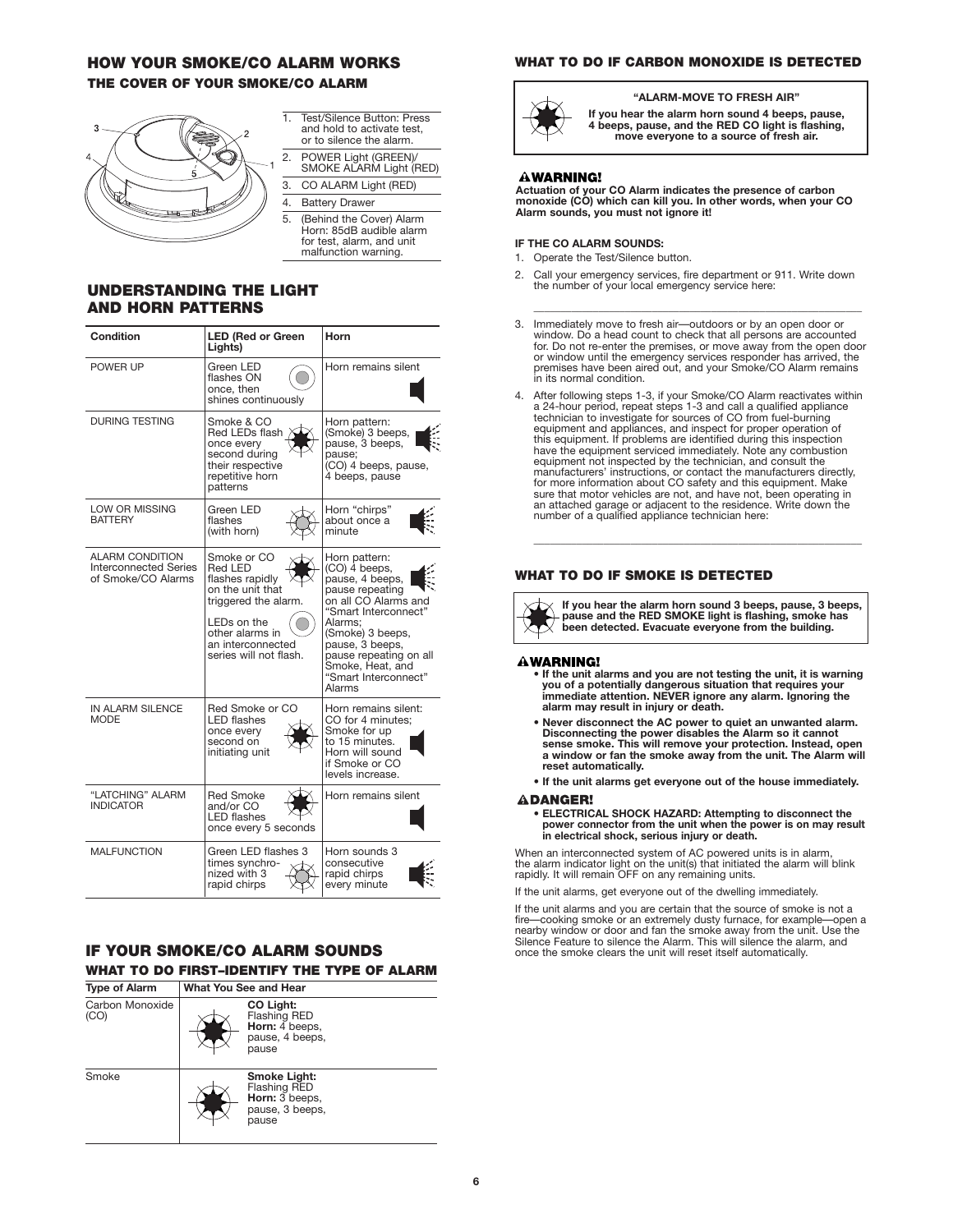# **WHAT TO DO IN CASE OF FIRE**

- Don't panic; stay calm. Follow your family escape plan.
- Get out of the house as quickly as possible. Don't stop to get dressed or collect anything.
- Feel doors with the back of your hand before opening them. If a door is cool, open it slowly. Don't open a hot door. Keep doors and windows closed, unless you must escape through them.
- Cover your nose and mouth with a cloth (preferably damp). Take short, shallow breaths.
- Meet at your planned meeting place outside your home, and do a head count to make sure everybody got out safely.
- Call the Fire Department as soon as possible from outside. Give your address, then your name.
- Never go back inside a burning building for any reason.
- Contact your Fire Department for ideas on making your home safer. **AWARNING!**

**Alarms have various limitations. See "General Limitations of Smoke/CO Alarms" for details.**

# **"SMART INTERCONNECT" FEATURE**

This Alarm includes "Smart Interconnect" which enables the Alarm to be interconnected with other BRK Smoke, Heat, and "Smart Interconnect" CO Alarms. When smoke is detected, all Alarms will sound the smoke<br>horn pattern. When CO is detected, "Smart Interconnect" Alarms will<br>sound the CO horn pattern. Alarms that do not have the "Smart Interconnect" Feature will remain silent during a CO alarm.

# **USING THE SILENCE FEATURE**

# **AWARNING!**

NEVER disconnect the power to your Smoke/CO Alarm to silence the<br>horn—use the Silence Feature. Disconnecting the Smoke/CO Alarm<br>removes your protection! If the unit will not silence or if it stays in<br>silence mode continuou

- The Silence Feature is intended to temporarily silence the horn while you identify and correct the problem. Do not use the Silence Feature in emergency situations. It will not correct a CO problem or extinguish a fire.
- To use the Silence Feature, press the Test/Silence button until you hear the acknowledge "chirp" or until the horn is silent.
- If the Test/Silence button is pressed while the Smoke/CO Alarm is in the silence mode, the alarm will start sounding again.

## **To silence Alarms in an interconnected series:**

To silence an interconnected series of Smoke/CO Alarms, you must<br>press the Test/Silence button on the initiating alarm (The unit with the<br>flashing red light; the red light will be off on all other Alarms.). If you press the Test/Silence on any other Alarm, it will only silence that unit, not the whole interconnected series.

# **WHEN THE SMOKE ALARM IS SILENCED...**

The Smoke Alarm will remain silent for up to 15 minutes and then return to normal operation. If the smoke has not cleared within the silence period or if smoke increases to a critical level during the silence period, the unit will go back into alarm.

## **AWARNING!**

**Use the Silence Feature only if you are certain of the source of smoke. If you are not certain of the source or a fire starts while you are clearing smoke, evacuate the house immediately. Not responding to an alarm can result in property loss, injury, or death.**

#### **WHEN THE CO ALARM IS SILENCED...**

The CO Alarm will remain silent for 4 minutes. While the Alarm is<br>silenced, it will continue to monitor the air for CO. After 4 minutes, if CO<br>levels remain potentially dangerous the horn will start sounding again.

## **IMPORTANT!**

The Silence Feature is intended to temporarily silence the Alarm horn. It will not correct a CO problem.

## **LOW BATTERY SILENCE FEATURE**

This Silence Feature can temporarily quiet the low battery warning<br>"chirp" for up to 8 hours if AC power is present. Press the Test/Silence<br>button on the Alarm cover until you hear the acknowledge "chirp". Once the low battery warning "chirp" silence feature is activated, the<br>unit continues to flash the green light once a minute for 8 hours. After<br>8 hours, the low battery "chirp" will resume. The Alarm will continue to operate as long as AC power is supplied. However, **replace the battery as soon as possible,** to maintain protection in event of a power outage.

## **THE "LATCHING ALARM" INDICATOR:**

**The Latching Alarm Indicator** is activated after an Alarm is exposed to alarm levels of smoke or carbon monoxide. This feature will only work with AC power. After smoke or CO levels drop below alarm levels,<br>the red smoke or CO LED will begin to flash once every 5 seconds.<br>It will continue to flash or "latch" until you clear it by testing the alarm. This feature helps emergency responders, investigators, or service<br>technicians identify which unit(s) in your home were exposed to alarm<br>levels of smoke or carbon monoxide. This can help investigators pinpoint the source of smoke or CO.

**Interconnected Alarms.** Latching Alarm Indicator shows which Alarm(s) in the series were exposed to alarm levels of smoke or carbon monoxide. The Latching Alarm Indicator stays ON until you clear it, so it can alert you to an alarm that occurred while you were away from home, even though smoke or CO present in the air has dropped below alarm levels.

# **WEEKLY TESTING**

## **AWARNING!**

- **NEVER use an open flame of any kind to test this unit. You might accidentally damage or set fire to the unit or to your home. The built-in test switch accurately tests the unit's operation as required by Underwriters Laboratories, Inc. (UL). NEVER use vehicle exhaust! Exhaust may cause per-manent damage and voids your warranty.**
- **DO NOT stand close to the Alarm when the horn is sounding. Exposure at close range may be harmful to your hearing. When testing, step away when horn starts sounding.**

#### **ACAUTION!**

**It is important to test this unit every week to make sure it is working properly. Using the test button is the recommended way to test this Smoke/CO Alarm.**

- 1. Push and hold the Test/Silence button on the cover until you hear a "chirp." The "chirp" marks the start of the self-test sequence.
- 2. During testing, you will hear a loud, repeating horn pattern: 3 beeps, pause, ause, pause, will hear a loud, repeating horn pattern: 4 beeps, pause, 4 beeps, pause, while the red SCO LED flashes. Then you pause, while t
- 3. When testing a series of interconnected units you must test each unit individually. Make sure all units alarm when each one is tested.

#### **If the Smoke/CO Alarm does not test properly:**

- 1. Make sure the AC power is applied and battery is fresh and installed correctly.
- 2. Be sure the alarm is clean and dust-free.
- 3. Test the unit again.

If the Smoke/CO Alarm is still not working properly, replace it immediately. Refer to the "Limited Warranty" at the end of this manual.

#### **AWARNING!**

**If there is still a problem, do not try to fix the Alarm yourself. This will void your warranty!**

# **REGULAR MAINTENANCE**

#### **AWARNING!**

**Use only the replacement batteries listed below. The unit may not operate properly with other batteries. Never use rechargeable batteries since they may not provide a constant charge.**

This unit has been designed to be as maintenance-free as possible, but there are a few simple things you must do to keep it working properly:

- Test it at least once a week.
- Clean the Smoke/CO Alarm at least once a month; gently vacuum the outside of the Smoke/CO Alarm using your household vacuum's soft brush attachment. Test the Smoke/CO Alarm. Never use water, cleaners or solvents since they may damage the unit.
- If the Smoke/CO Alarm becomes contaminated by excessive dirt, dust and/or grime, and cannot be cleaned to avoid unwanted alarms, replace the unit immediately.
- Relocate the unit if it sounds frequent unwanted alarms. See "Where This Alarm Should Not Be Installed" for details.
- When the battery back-up becomes weak, the Alarm will "chirp" about once a minute (the low battery warning). This warning should last 7 days, but you should replace the battery immediately to continue your protection. **This Alarm must have AC or battery power to operate. If AC power fails, and the battery is dead or missing, the Alarm cannot operate.**

#### **AWARNING!**

**DO NOT spray cleaning chemicals or insect sprays directly on or near the Alarm. DO NOT paint over the Alarm. Doing so may permanently damage the Alarm.**

#### **CHOOSING A REPLACEMENT BATTERY:**

Your Smoke/CO Alarm requires one standard 9V battery. The following batteries are acceptable as replacements: Duracell #MN1604, (Ultra) #MX1604; Eveready (Energizer) #522. **These batteries are available at many local retail stores.**

# **IMPORTANT!**

Actual battery service life depends on the Smoke/CO Alarm and the environment in which it is installed. All the batteries specified above are acceptable replacement batteries for this unit. Regardless of the manufacturer's suggested battery life, you MUST replace the battery immediately once the unit starts "chirping" (the "low battery warning").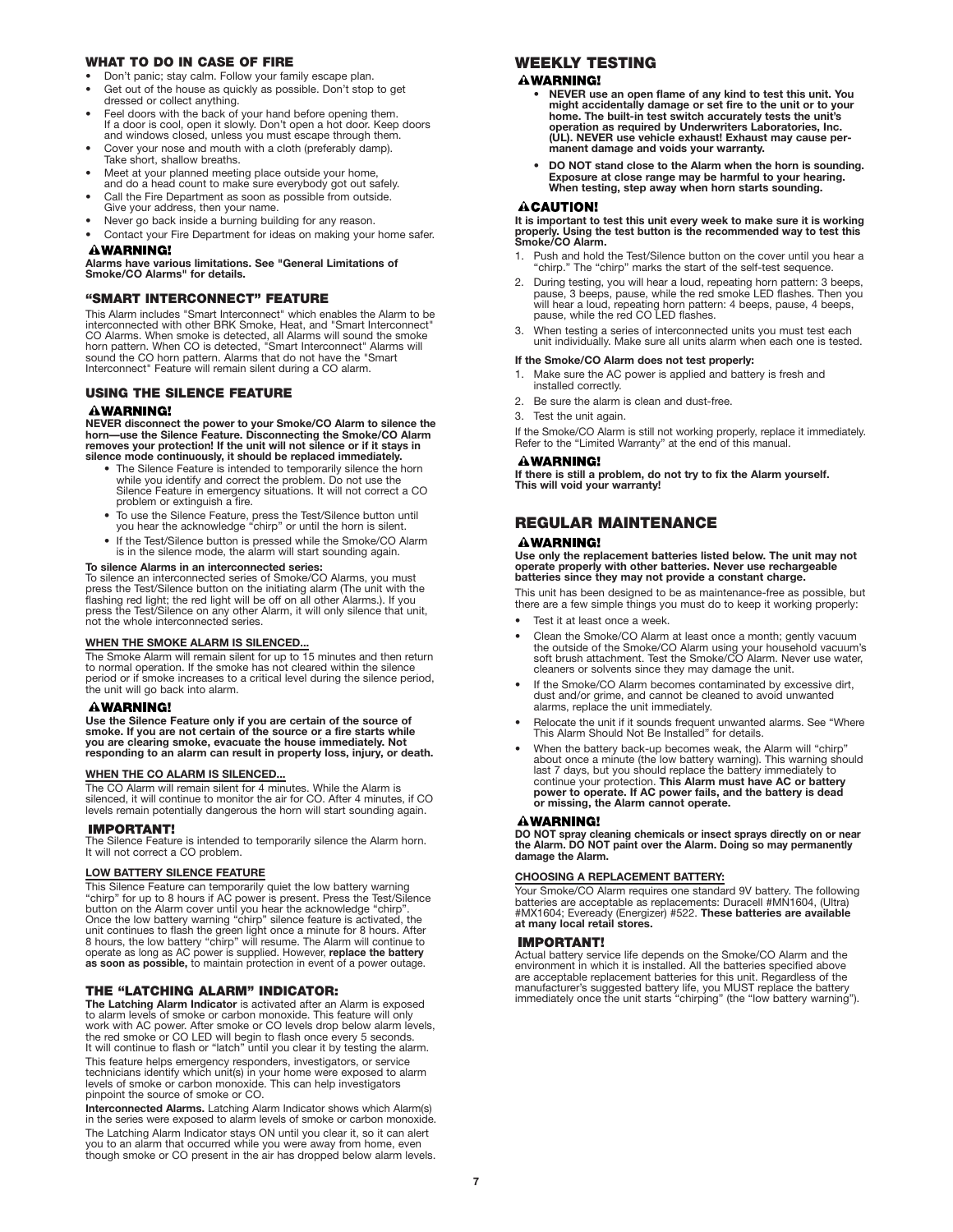# **WHAT YOU NEED TO KNOW ABOUT CO**

## **WHAT IS CO?**

CO is an invisible, odorless, tasteless gas produced when fossil fuels do not burn completely, or are exposed to heat (usually fire). Electrical appliances typically do not produce CO.

**These fuels include:** Wood, coal, charcoal, oil, natural gas, gasoline, kerosene, and propane.

Common appliances are often sources of CO. If they are not properly maintained, are improperly ventilated, or malfunction, CO levels can rise quickly. CO is a real danger now that homes are more energy efficient. "Air-tight" homes with added insulation, sealed windows, and other weatherproofing can "trap" CO inside.

## **SYMPTOMS OF CO POISONING**

These symptoms are related to CO POISONING and should be discussed with ALL household members.

**Mild Exposure:** Slight headache, nausea, vomiting, fatigue ("flu-like" symptoms).

**Medium Exposure:** Throbbing headache, drowsiness, confusion, fast heart rate.

**Extreme Exposure:** Convulsions, unconsciousness, heart and lung failure. Exposure to Carbon Monoxide can cause brain damage, death.

## **IMPORTANT!**

This CO Alarm measures exposure to CO over time. It alarms if CO levels are extremely high in a short period of time, or if CO levels reach a certain minimum over a long period of time. The CO Alarm generally sounds an alarm before the onset of symptoms in average, healthy adults.

Why is this important? Because you need to be warned of a potential<br>CO problem while you can still react in time. In many reported cases of<br>CO exposure, victims may be aware that they are not feeling well, but<br>become disor

# **FINDING THE SOURCE OF CO AFTER AN ALARM**

Carbon monoxide is an odorless, invisible gas, which often makes it difficult to locate the source of CO after an alarm. These are a few of the factors that can make it difficult to locate sources of CO:

- House well ventilated before the investigator arrives.
- 
- Problem caused by "backdrafting."

• Transient CO problem caused by special circumstances.

Because CO may dissipate by the time an investigator arrives, it may be difficult to locate the source of CO. **BRK Brands, Inc. shall not be obligated to pay for any carbon monoxide investigation or service call.**

# **POTENTIAL SOURCES OF CO IN THE HOME**

**Fuel-burning appliances like:** portable heater, gas or wood burning fireplace, gas kitchen range or cooktop, gas clothes dryer.

**Damaged or insufficient venting:** corroded or disconnected water heater vent pipe, leaking chimney pipe or flue, or cracked heat exchanger, blocked or clogged chimney opening.



**Improper use of appliance/device:** operating a barbecue grill or vehicle in an enclosed area (like a garage or screened porch).

**Transient CO Problems:** "transient" or on-again-off-again CO problems can be caused by outdoor conditions and other special circumstances.

#### **The following conditions can result in transient CO situations:**

- 1. Excessive spillage or reverse venting of fuel appliances caused by outdoor conditions such as:
	- Wind direction and/or velocity, including high, gusty winds. Heavy air in the vent pipes (cold/humid air with extended periods between cycles).
	- Negative pressure differential resulting from the use of exhaust fans.
	- Several appliances running at the same time competing for limited fresh air.
	- Vent pipe connections vibrating loose from clothes dryers, furnaces, or water heaters.
	- Obstructions in or unconventional vent pipe designs which can amplify the above situations.
- 2. Extended operation of unvented fuel burning devices (range, oven, fireplace).
- 3. Temperature inversions, which can trap exhaust close to the ground. Car idling in an open or closed attached garage, or near a home

These conditions are dangerous because they can trap exhaust in your home. Since these conditions can come and go, they are also hard to recreate during a CO investigation.

# **HOW CAN I PROTECT MY FAMILY FROM CO POISONING?**

A CO Alarm is an excellent means of protection. It monitors the air and sounds a loud alarm before Carbon Monoxide levels become threatening for average, healthy adults.

#### **A CO Alarm is not a substitute for proper maintenance of home appliances.**

To help prevent CO problems and reduce the risk of CO poisoning:

- Clean chimneys and flues yearly. Keep them free of debris, leaves, and nests for proper air flow. Also, have a professional check for rust and corrosion, cracks, or separations. These conditions can prevent proper air movement and cause backdrafting. Never "cap" or cover a chimney in any way that would block air flow.
- Test and maintain all fuel-burning equipment annually. Many local gas or oil companies and HVAC companies offer appliance inspections for a nominal fee.
- Make regular visual inspections of all fuel-burning appliances. Check appliances for excessive rust and scaling. Also check the<br>flame on the burner and pilot lights. The flame should be blue.<br>A yellow flame means fuel is not being burned completely and<br>CO may be present. Keep the blowe Use vents or fans when they are available on all fuel-burning appliances. Make sure appliances are vented to the outside. Do not grill or barbecue indoors, or in garages or on screen porches.
- Check for exhaust backflow from CO sources. Check the draft hood on an operating furnace for a backdraft. Look for cracks on furnace heat exchangers.
- Check the house or garage on the other side of shared wall.
- Keep windows and doors open slightly. If you suspect that CO is escaping into your home, open a window or a door. Opening windows and doors can significantly decrease CO levels.

**In addition, familiarize yourself with all enclosed materials. Read this manual in its entirety, and make sure you understand what to do if your CO Alarm sounds.**

# **REGULATORY INFORMATION FOR SMOKE/CO ALARMS**

# **REGULATORY INFORMATION FOR CO ALARMS WHAT LEVELS OF CO CAUSE AN ALARM?**

Underwriters Laboratories Inc. Standard UL2034 requires residential CO Alarms to sound when exposed to levels of CO and exposure times as described below. They are measured in parts per million (ppm) of CO over time (in minutes).

#### **UL2034 Required Alarm Points\*:**

- If the alarm is exposed to 400 ppm of CO, IT MUST ALARM BETWEEN 4 and 15 MINUTES.
- If the alarm is exposed to 150 ppm of CO, IT MUST ALARM BETWEEN 10 and 50 MINUTES.
- If the alarm is exposed to 70 ppm if CO, IT MUST ALARM BETWEEN 60 and 240 MINUTES.

**\*** Approximately 10% COHb exposure at levels of 10% to 95% Relative Humidity (RH).

The unit is designed not to alarm when exposed to a constant level of 30 ppm for 30 days.

# **IMPORTANT!**

CO Alarms are designed to alarm before there is an immediate life threat. Since you cannot see or smell CO, never assume it's not present.

- An exposure to 100 ppm of CO for 20 minutes may not affect average, healthy adults, but after 4 hours the same level may cause headaches.
- An exposure to 400 ppm of CO may cause headaches in average, An exposure to the ppm of so may cause healthcome in average, healthy adults after 35 minutes, but can cause death after 2 hours.

**Standards:** Underwriters Laboratories Inc. Single and Multiple Station carbon monoxide alarms UL2034.

According to Underwriters Laboratories Inc. UL2034, Section 1-1.2: "Carbon monoxide alarms covered by these requirements are intended to respond to the presence of carbon monoxide from sources such as, but not limited to, exhaust from internal-combustion engines, abnormal operation of fuel-fired appliances, and fireplaces. CO Alarms are intended to alarm at carbon monoxide levels below those that could cause a loss of ability to react to the dangers of Carbon Monoxide exposure." This CO Alarm monitors the air at the Alarm, and is designed to alarm before CO levels become life threatening. This<br>allows you precious time to leave the house and correct the problem.<br>This is only possible if Alarms are located, installed, and maintained as described in this manual.

**Gas Detection at Typical Temperature and Humidity Ranges:** The CO Alarm is not formulated to detect CO levels below 30 ppm typically.

**Audible Alarm:** 85dB minimum at 10 feet (3 meters).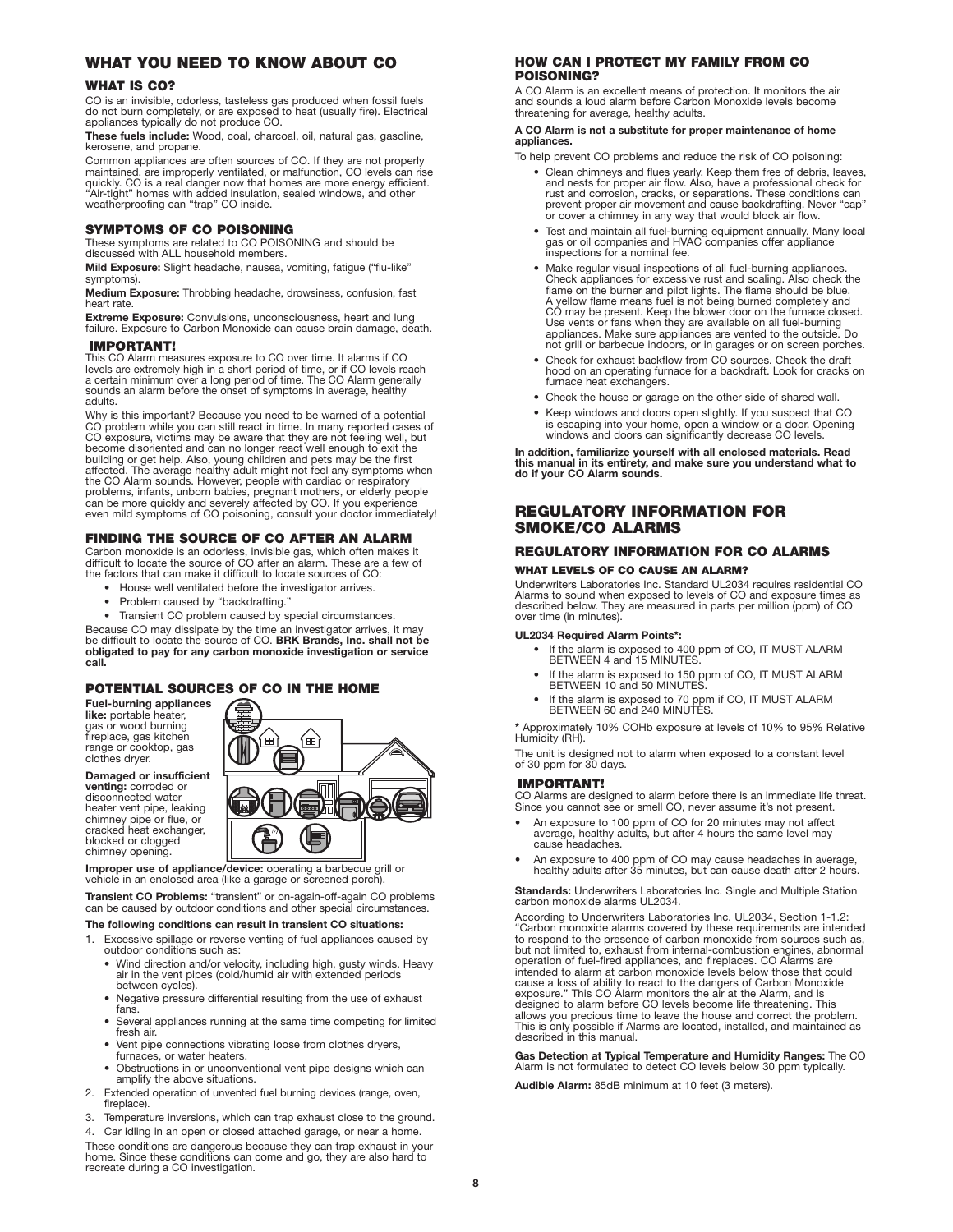# **REGULATORY INFORMATION FOR SMOKE ALARMS**

# **RECOMMENDED LOCATIONS FOR SMOKE ALARMS**

**Installing Smoke Alarms in Single-Family Residences**

The National Fire Protection Association (NFPA), recommends one Smoke Alarm on every floor, in every sleeping area, and in every bed-<br>room. In new construction, the Smoke Alarms must be AC powered and<br>interconnected. See "Agency Placement Recommendations" for details. For additional coverage, it is recommended that you install a Smoke<br>Alarm in all rooms, halls, storage areas, finished attics, and basements,<br>where temperatures normally remain between 40˚ F (4˚ C) and 100˚ F (38˚ C). Make sure no door or other obstruction could keep smoke from reaching the Smoke Alarms.

#### **More specifically, install Smoke Alarms:**

- On every level of your home, including finished attics and basements.
- Inside every bedroom, especially if people sleep with the door partly or completely closed.
- In the hall near every sleeping area. If your home has multiple sleeping areas, install a unit in each. If a hall is more than 40 feet long (12 meters), install a unit at each end.
- At the top of the first-to-second floor stairway, and at the bottom of the basement stairway.

#### **IMPORTANT!**

Specific requirements for Smoke Alarm installation vary from state to state and from region to region. Check with your local Fire Department for current requirements in your area. **It is recommended AC or AC/DC units be interconnected for added protection.**



## **INSTALLING SMOKE ALARMS IN MOBILE HOMES & RVS**

For minimum security install one Smoke Alarm as close to each sleeping area as possible. For more security, put one unit in each room. Many older mobile homes (especially those built before 1978) have little or no insulation. If your mobile home is not well insulated, or if you are unsure of the amount of insulation, it is important to install units on inside walls only. Smoke Alarms should be installed where temperatures normally remain between 40˚ F (4˚ C) and 100˚ F (38˚ C). **WARNING: Test units used in RVs after the vehicle has been in storage, before every trip, and once a week while in use. Failure to test units used in RVs as described may remove your protection.**

#### **IMPORTANT!**

This equipment should be installed in accordance with NFPA (National Fire Protection Association) 72 and 101. National Fire Protection Association, One Batterymarch Park, Quincy, MA 02269-9101. **Additional local building and regulatory codes may apply in your area. Always check compliance requirements before beginning any installation.**

## **AGENCY PLACEMENT RECOMMENDATIONS**

#### **NFPA 72 (National Fire Code)**

Smoke Alarms shall be installed in each separate sleeping room, outside each sleeping area in the immediate vicinity of the bedrooms and on each additional story of the family living unit, including basements and excluding crawl spaces and unfinished attics.

In new construction, Alarms shall be so arranged that operation of any one Alarm shall cause the operation of all Alarms within the dwelling.

**Smoke Detection-Are More Smoke Alarms Desirable?** The required number of Smoke Alarms might not provide reliable early warning protection for those areas separated by a door from the areas protected by the required Smoke Alarms. For this reason, it is recommended that the householder consider the use of additional Smoke Alarms for those areas for increased protection. The additional areas include the basement, bedrooms, dining room, furnace room, utility room, and hallways not protected by the required Smoke Alarms. The installation of Smoke Alarms in kitchens, attics (finished or unfinished), or garages is not normally recommended, as these locations occasionally experience conditions that can result in improper operation.

#### **California State Fire Marshal (CSFM)**

Early warning detection is best achieved by the installation of fire detection equipment in all rooms and areas of the household as follows: A Smoke Alarm installed in each separate sleeping area (in the vicinity, but outside<br>bedrooms), and Heat or Smoke Alarms in the living rooms, dining rooms,<br>bedrooms, kitchens, hallways, finished attics, furnace rooms, closets, uti and storage rooms, basements, and attached garages.

# **ABOUT SMOKE ALARMS**

**Battery (DC) operated Smoke Alarms:** Provide protection even when<br>electricity fails, provided the batteries are fresh and correctly installed.<br>Units are easy to install, and do not require professional installation. However, they do not provide interconnected functionality.

**AC powered Smoke Alarms:** Can be interconnected so if one unit<br>senses smoke, all units alarm. They do not operate if electricity fails.<br>**AC with battery (DC) back-up:** will operate if electricity fails, provided<br>the batte must be installed by a qualified electrician.

**Wireless Interconnected Alarms:** Offer the same interconnected functionality as with hardwired alarms, without wires. Units are easy to install and do not require professional installation. They provide protection even when electricity fails, provided the batteries are fresh and correctly installed.

**Smoke Alarms for Solar or Wind Energy users and battery backup power systems:** AC powered Smoke Alarms should only be operated with true or pure sine wave inverters. Operating this Smoke Alarm with most battery-powered UPS (uninterruptible power supply) products or square wave or "qu If you are not sure about your inverter or UPS type, please consult with the manufacturer to verify.

**Smoke Alarms for the hearing impaired:** Special purpose Smoke Alarms should be installed for the hearing impaired. They include a visual alarm and an audible alarm horn, and meet the requirements of the Americans With Disabilities Act. These units can be interconnected so if one unit senses smoke, all units alarm.

**Smoke alarms are not to be used with detector guards** unless the combination has been evaluated and found suitable for that purpose.

All these Smoke Alarms are designed to provide early warning of fires if located, installed and cared for as described in the user's manual, and if smoke reaches the Alarm. If you are unsure which type of unit to install, refer to NFPA (National Fire Protection Association) 72 (National Fire Alarm Code) and NFPA 101 (Life Safety Code). National Fire Protection<br>Association, One Batterymarch Park, Quincy, MA 02269-9101. Local<br>building codes may also require specific units in new construction or in different areas of the home.

# **SPECIAL COMPLIANCE CONSIDERATIONS**

#### **AWARNING!**

**This unit alone is not a suitable substitute for complete fire detection systems in places housing many people—like apartment buildings, condominiums, hotels, motels, dormitories, hospitals, long-term health care facilities, nursing homes, day care facilities,**  or group homes of any kind—even if they were once single-family<br>homes. It is not a suitable substitute for complete fire detection<br>systems in warehouses, industrial facilities, commercial buildings,<br>and special-purpose non **in these facilities.**

#### **The following information applies to all four types of buildings listed below:**

In new construction, most building codes require the use of AC or AC/DC powered Smoke Alarms only. AC, AC/DC, or DC powered Smoke Alarms can be used in existing construction as specified by local building codes. Refer to NFPA 72 (National Fire Alarm Code) and<br>NFPA 101 (Life Safety Code), local building codes, or consult your Fire<br>Department for detailed fire protection requirements in buildings not defined as "households."

#### **1. Single-Family Residence:**

Single family home, townhouse. It is recommended this unit be installed on every level of the home, in every bedroom, and in each bedroom hallway.

#### **2. Multi-Family or Mixed Occupant Residence:**

Apartment building, condominium. This unit is suitable for use in individual apartments or condos, provided a primary fire detection system already exists to meet fire detection requirements in common areas like lobbies, hallways, or porches. Using this unit in common areas may not provide sufficient warning to all residents or meet local fire protection ordinances/ regulations.

#### **3. Institutions:**

Hospitals, day care facilities, long-term health care facilities. This unit is suitable for use in individual patient sleeping/resident rooms, provided a primary fire detection system already exists to meet fire detection<br>requirements in common areas like lobbies, hallways, or porches.<br>Using this unit in common areas may not provide sufficient warning to<br>all residents or

#### **4. Hotels and Motels:**

Also boarding houses and dormitories. This unit is suitable for use<br>inside individual sleeping/resident rooms, provided a primary fire<br>detection system already exists to meet fire detection requirements<br>in common areas lik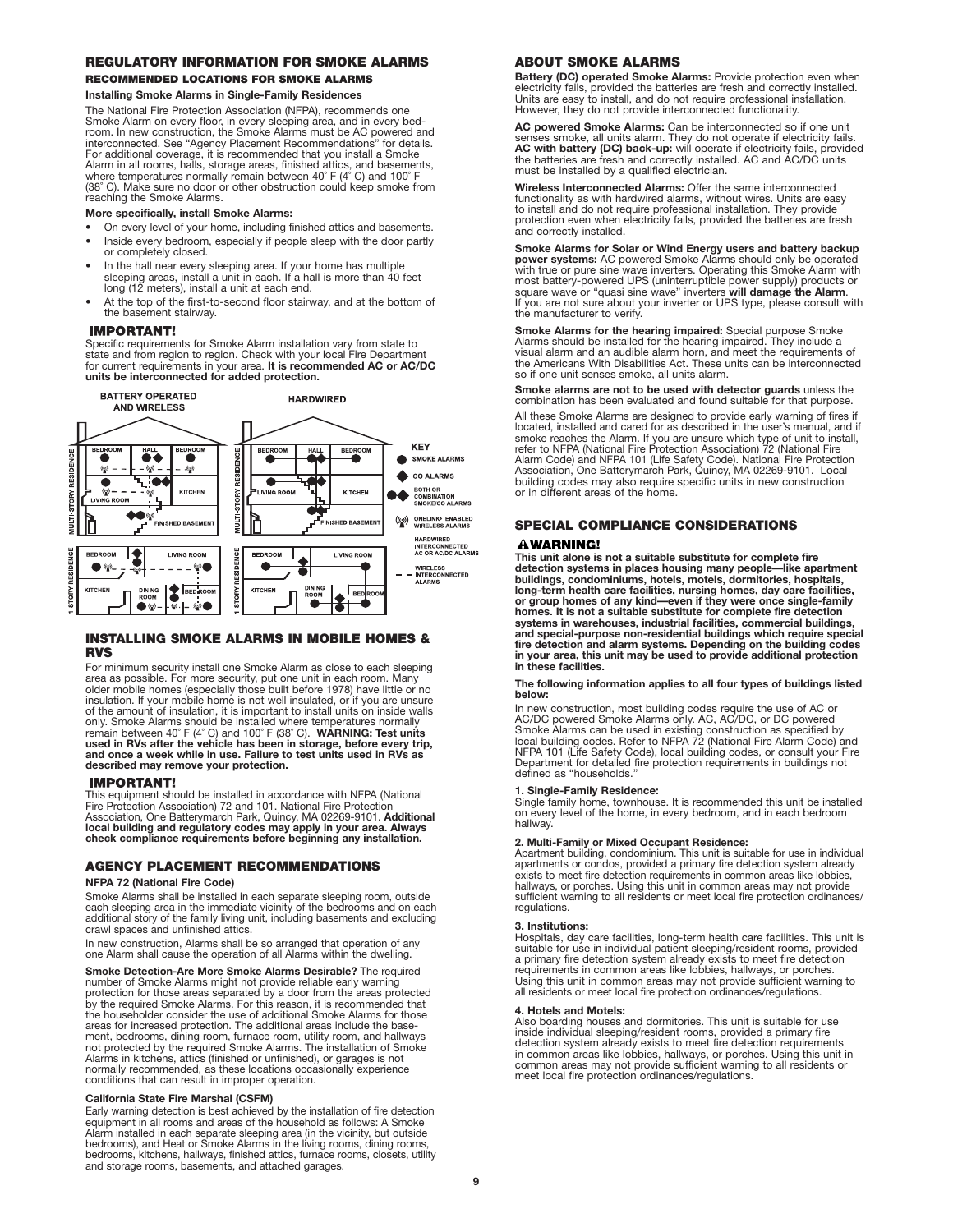# **GENERAL LIMITATIONS OF SMOKE/CO ALARMS**

This Smoke/CO Alarm is intended for residential use. It is not intended for use in industrial applications where Occupational Safety and Health Administration (OSHA) requirements for Carbon Monoxide Alarms must be met. The Smoke Alarm portion of this device is not intended to alert hearing impaired residents. Special purpose Smoke Alarms should be installed for hearing impaired residents (CO Alarms are not yet available for the hearing impaired).

**Smoke/CO Alarms may not waken all individuals.** Practice the<br>escape plan at least twice a year, making sure that everyone is involved<br>– from kids to grandparents. Allow children to master fire escape planning and practice before holding a fire drill at night when they are sleeping. If children or others do not readily waken to the sound of the<br>Smoke/CO Alarm, or if there are infants or family members with mobility<br>limitations, make sure that someone is assigned to assist them in fire drill and in the event of an emergency. It is recommended that you hold a fire drill while family members are sleeping in order to determine their response to the sound of the Smoke/CO Alarm while sleeping and to determine whether they may need assistance in the event of an emergency.

**Smoke/CO Alarms cannot work without power.** Battery operated units cannot work if the batteries are missing, disconnected or dead, if the wrong type of batteries are used, or if the batteries are not installed correctly. AC units cannot work if the AC power is cut off for any reason (open fuse or circuit breaker, failure along a power line or at a power station, electrical fire that burns the electrical wires, etc.). If you are concerned about the limitations of battery or AC power, install both types of units.

**This Smoke/CO Alarm will not sense smoke or CO that does not reach the sensors.** It will only sense smoke or CO at the sensor. Smoke or CO may be present in other areas. Doors or other obstructions may affect the rate at which CO or smoke reaches the sensors. If bedroom doors are usually closed at night, we recommend you install an alarm device (Combination CO and Smoke Alarm, or separate CO Alarms and Smoke Alarms) in each bedroom and in the hallway between them.

**This Smoke/CO Alarm may not sense smoke or CO on another level of the home.** Example: This alarm device, installed on the second floor, may not sense smoke or CO in the basement. For this reason, one alarm device may not give adequate early warning. Recommended

minimum protection is one alarm device in every sleeping area, every bedroom, and on every level of your home. Some experts recommend battery powered Smoke and CO Alarms be used in conjunction with interconnected AC powered Smoke Alarms. For details, see "About Smoke Alarms" for details.

**Smoke/CO Alarms may not be heard.** The alarm horn loudness meets or exceeds current UL standards of 85 dB at 10 feet (3 meters). However, if the Smoke/CO Alarm is installed outside the bedroom, it may not wake up a sound sleeper or one who has recently used drugs or has been drinking alcoholic beverages. This is especially true if the door is closed or only partly open. Even persons who are awake may not hear the alarm horn if the sound is blocked by distance or closed doors. Noise from traffic, stereo, radio, television, air conditioner, or other appliances may also prevent alert persons from hearing the alarm horn. This Smoke/CÓ Alarm is not intended for people who are hearing impaired.

**The Alarm may not have time to alarm before the fire itself causes damage, injury, or death, since smoke from some fires may not reach the unit immediately. Examples of this include persons smoking in bed, children playing with matches, or fires caused by violent explosions resulting from escaping gas.**

**This Smoke/CO Alarm is not a substitute for life insurance.** Though this Smoke/CO Alarm warns against increasing CO levels or the presence of smoke, BRK Brands, Inc. does not warrant or imply in any way that they will protect lives. Homeowners and renters must still insure their lives.

**This Smoke/CO Alarm has a limited life.** Although this Smoke/CO Alarm and all of its parts have passed many stringent tests and are designed to be as reliable as possible, any of these parts could fail at any time. Therefore, you must test this device weekly. The unit should be replaced immediately if it is not operating properly.

**This Smoke/CO Alarm is not foolproof.** Like all other electronic devices, this Smoke/CO Alarm has limitations. It can only detect smoke or CO that reaches the sensors. It may not give early warning of the source of smoke or CO is in a remote part of the home, away from the alarm device.

# **TROUBLESHOOTING GUIDE**

#### **ADANGER!**

ELECTRICAL SHOCK HAZARD. Turn off the power to the area where the Alarm is installed BEFORE removing it from the mounting bracket or<br>checking any electrical connections! Failure to turn off the power first may result in se

| If your Alarm does this                                                                                   | It means                                                                                                                   | You should                                                                                                                                                                    |
|-----------------------------------------------------------------------------------------------------------|----------------------------------------------------------------------------------------------------------------------------|-------------------------------------------------------------------------------------------------------------------------------------------------------------------------------|
| Green light is OFF. Unit will not alarm when you<br>press the Test/Silence button.                        | Unit may not be receiving any power.                                                                                       | Check the AC power supply. Make sure the<br>power connector is securely attached to the<br>alarm. Make sure a fresh 9V battery is installed<br>to power the battery back-up*. |
| Green light flashes ON, once a minute (horn is<br>silent).                                                | Alarm is not receiving AC power.                                                                                           | Unit is operating on battery back-up.<br>Check the AC power supply.                                                                                                           |
| Once a minute, the Green light flashes and the<br>horn "chirps".                                          | Low battery warning. Battery is low or missing.                                                                            | Replace the battery, avoid interrupting AC<br>power.                                                                                                                          |
| Once a minute, the alarm sounds 3 quick<br>"chirps", and the green light flashes quickly<br>three times.  | <b>MALFUNCTION SIGNAL.</b> Unit needs to be<br>replaced. Based on self-diagnostic tests, the<br>unit has detected a fault. | Units under warranty should be returned to<br>manufacturer for replacement. See "Limited<br>Warranty" for details.                                                            |
| Alarm goes back into alarm after you pressed<br>the Test/Silence button to silence an alarm.              | Smoke and/or CO levels are still potentially<br>dangerous.                                                                 | Refer to "If Your Smoke/CO Alarm Sounds" for<br>details on how to respond to an alarm. If anyone<br>is feeling ill, EVACUATE your home immediately<br>and call 911.           |
| Alarm sounds frequently even though no high<br>levels of smoke or CO are revealed in an<br>investigation. | The Alarm may be improperly located. Refer to<br>"Where to Install This Alarm."                                            | Relocate your alarm. If frequent alarms continue,<br>have home rechecked for potential problems.<br>You may be experiencing an intermittent smoke<br>or CO problem.           |
| *For a list of acceptable replacement batteries, see "Regular Maintenance."                               |                                                                                                                            |                                                                                                                                                                               |

If you have any questions that cannot be answered by reading this manual, call Consumer Affairs: 1-800-323-9005.